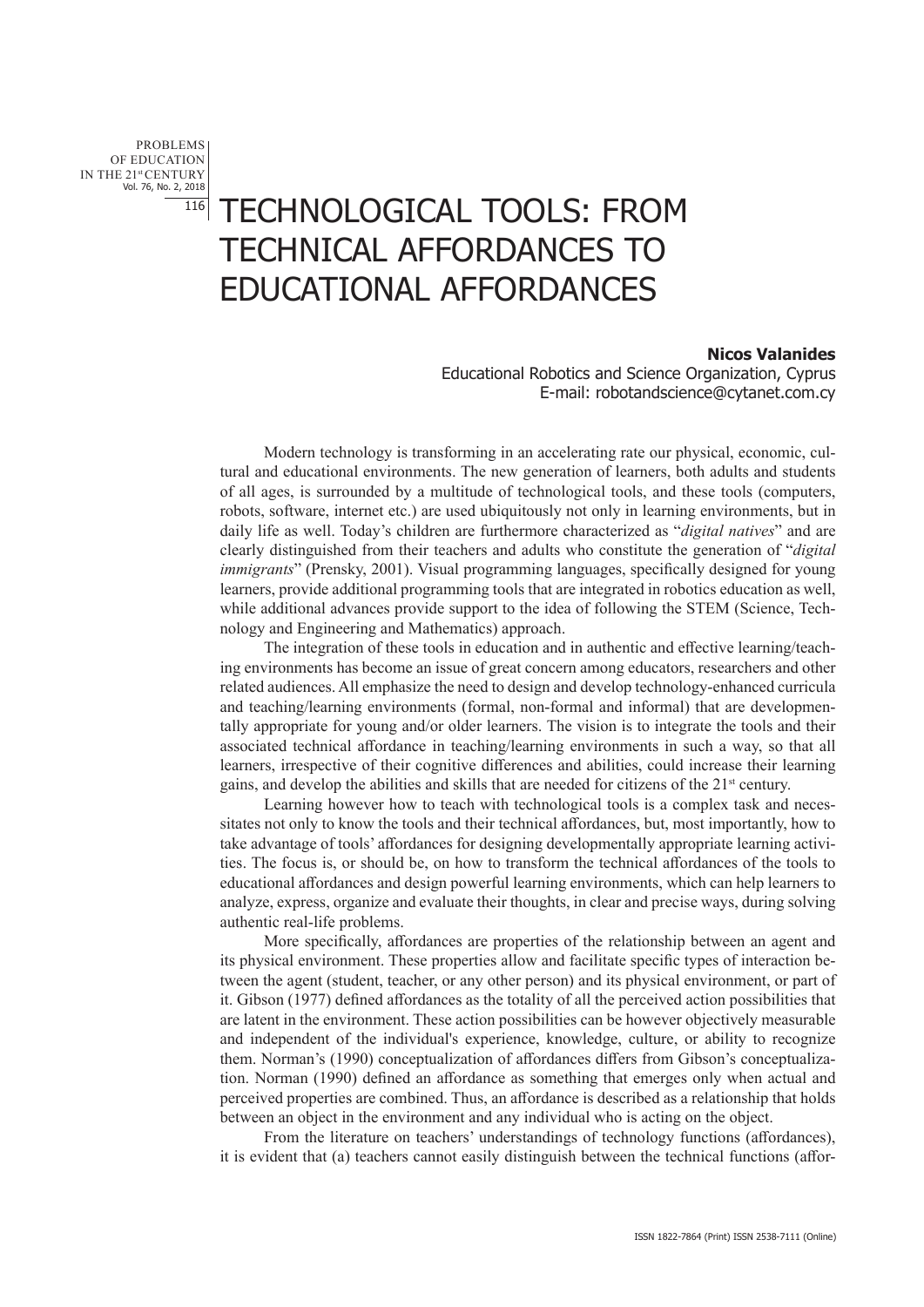Nicos VALANIDES. Technological tools: From technical affordances to educational affordances

**PROBLEMS** OF EDUCATION IN THE 21st CENTURY Vol. 76, No. 2, 2018 117

dances) of technology and its educational affordances (Angeli & Valanides, 2005; Valanides & Angeli, 2008a, 2008b), (b) teachers are not always aware of the cognitive processes involved in using the affordances of a particular technology (Yoon & Hedberg, 2005), and (c) teachers' formation of mental models of technology affordances largely depends upon their training and their professional development (Krauskopf, Zahn, & Hesse, 2012).

Based on the findings, going from knowing how to use a tool to knowing how to teach with a tool, or going from knowing about the technical affordances of technology to perceiving the educational affordances of technology, does not occur automatically. Therefore, it becomes necessary that teacher educators make this process explicit during teacher training. Teaching pre-service or in-service teachers how to teach with technology involves more than just making the educational affordances of technology explicit to them. For example, a course on teaching teachers how to teach with a tool involves, among other things, teaching the tool itself. In such cases, teacher educators first teach students how to use the tool, and then they illustrate through various examples how the tool can be integrated in classroom teaching. The time devoted to teaching the tools themselves is usually more than the time left to teach students how to teach with the tools. This approach is for the most part fragmented and decontextualized, because the majority of the time is devoted to demonstrating, one by one, the technical functions of the tools, and not on illustrating the educational affordances of the tools in relation to content and pedagogy within the context of a design task. Additionally, an approach that focuses on teaching one at a time the technical functions of technology prevents learners from developing adequate and holistic mental models about the affordances of technology, and the connections among technology, content, pedagogy, and learners. The idea that learners will develop these mental models by themselves can only be characterized as wishful thinking.

Consequently, Technological Pedagogical Content Knowledge (TPCK) was introduced (Angeli & Valanides, 2005; Koehler & Mishra, 2005; Niess, 2005) as a theoretical framework of how to effectively integrade technological tools and their technical affordances in education.. In the literature, there are two dominant theoretical models about the conceptualization of TPCK - the integrative model (Koehler & Mishra, 2005) and the transformative model (Angeli & Valanides, 2005). Both models view TPCK as an extension of Shulman's (1986, 1987) pedagogical content knowledge (PCK). PCK identifies the distinctive bodies of knowledge for teaching, and highlights a special amalgam of content, pedagogy, learners, and context (Shulman, 1986). Shulman's (1987) conceptualization of PCK goes beyond teachers' knowledge of subject matter and pedagogy per se, and encompasses the dimension of how to teach and transform content into forms or representations comprehensible to learners, taking always into consideration learners' content-related difficulties. Despite having PCK as their common theoretical basis, the two models are based on different epistemological stances regarding the nature of TPCK.

Angeli and Valanides (2009) also proposed Technology Mapping (TM), as an approach for mapping tool affordances onto content and pedagogy in powerful and transformative ways, and as an approach for developing TPCK that is rooted in Shulman's transformative nature of PCK, and the differing nature between technical and educational (pedagogical) affordances. ΤΜ enables teachers to develop complex and interrelated ideas between the affordances of technology and their pedagogical content knowledge. TM can engage learners in a process of developing technological solutions to pedagogical problems by aligning teachers' PCK with knowledge about the affordances and constraints of various computer-based technologies. Mapping refers to the process of establishing connections or linkages among the affordances of a tool, content, and pedagogy in relation to learners' content-related difficulties, and consequently transform tools affordances into educational (pedagogical) affordances.

TM is also a dynamic, situated and personal design process, because teachers' instructional design decisions are guided by a body of knowledge that is highly situated in the context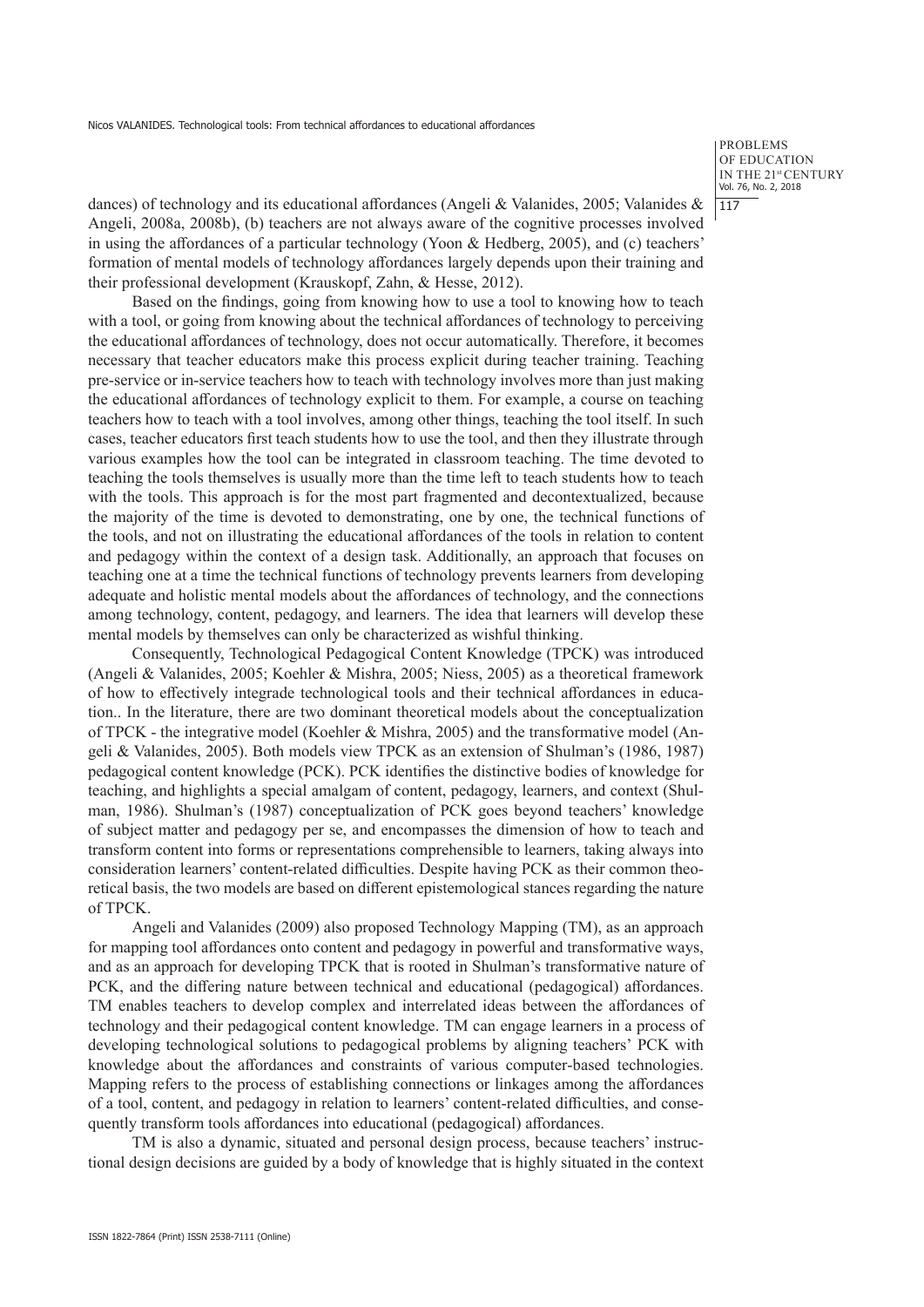Nicos VALANIDES. Technological tools: From technical affordances to educational affordances

PROBLEMS OF EDUCATION IN THE 21st CENTURY Vol. 76, No. 2, 2018 118

of their real classroom experiences (Kagan & Tippins, 1992; Moallem, 1998). Evidently, the process of designing technology-enhanced learning is influenced by certain context-related factors, such as, teachers' beliefs about how students learn, teachers' practical experiences about what can and what cannot work in a real classroom, teachers' views about the role of technology in teaching and learning, their adopted instructional practices, school's vision and educational goals.

These context-related factors influence teachers' thinking about how technology is integrated in the classroom (Niess, 2005; Abbitt, 2011). For example, if a teacher has deep-rooted beliefs in teacher-centered learning, then technology integration will most likely be teacherdirected (i.e., the teacher uses the technology to deliver information to students) and not learnerdirected (i.e., the students use the technology as a cognitive tool to construct/represent meaning about something). Furthermore, TM allows teachers to bring experiences from their classrooms into the design process, and, specifically, experiences that are related to teachers' PCK, that is, teachers' understandings of their students' alternative conceptions and learning difficulties in relation to certain curriculum topics, as well as teachers' understandings of their own difficulties in making a specific content teachable and easily learnable for their students.

TM is about making the educational affordances of the tools explicit within the context of authentic design tasks, while, at the same time, students also learn how to use the technology itself. Angeli and Valanides (2013) proposed furthermore interesting and helpfulr instructional design guidelines to facilitate the enactment of the TM and scaffold the.process. These TM guidelines promote a spiral approach to learning how to use a computer tool. The spiral approach is a method where first the basic facts of a subject are learned, and gradually as learning progresses, more and more details are introduced while, at the same time, the basics are revisited (Bruner, 1960). Respectively, the TM guidelines promote teaching the basic functions of a tool first, followed by the more complex, but. it is not the aim of TM to exhaustively teach all technical functions of a tool in one particular course.

In general, the TM guidelines reflect a holistic approach to developing all competencies teachers need to teach with technology. A holistic design approach is successful in preventing compartmentalization and fragmentation (van Merrienboer & Kirshcner, 2007). Compartmentalization refers to the separation of a whole into distinct parts and leads to a piecemeal approach of aquiring knowledge, seriously limiting one's ability to develop an integrated body of knowledge which includes skills, facts, procedures, principles, attitudes, beliefs, and dispositions. Fragmentation is the process of breaking something into small or isolated parts (van Merrienboer, Clark, & de Croock, 2002). The implications of such an approach is that learning objectives are taught in isolation, one at a time, and not in coordination with each other, leading to a highly fragmented body of knowledge.

In particular, the TM guidelines represent an instructional design model that is rooted in van Merrienboers' four-component instructional design theory (van Merrienboer, 1997), which can be described as consisting of: learning tasks, supportive information, procedural information, and part-task practice. Learning tasks are in this case design tasks that aim at integrating design skills, knowledge of content, pedagogy, technology, and learners, and beliefs about the role of technology in teaching and learning. These design tasks are organized in easy-to-difficult task classes and have diminishing support in each task class. This is realized by presenting students with design tasks, ranging from worked-out design tasks to semi-completed design tasks and to new design tasks. Supportive information is specified for each design-task class and is related to the instructional design of each task contigent upon a particular technology affordance. Then, for the routine aspects of each design task, procedural information is provided when needed, to specify exactly how to perform the routine aspects of the task. Part-task (practice) items are provided to help learners reach a high level of automaticity for selected routine aspects of a design task, such as, for example, practicing a set of technology functions pertinent to a particular design task.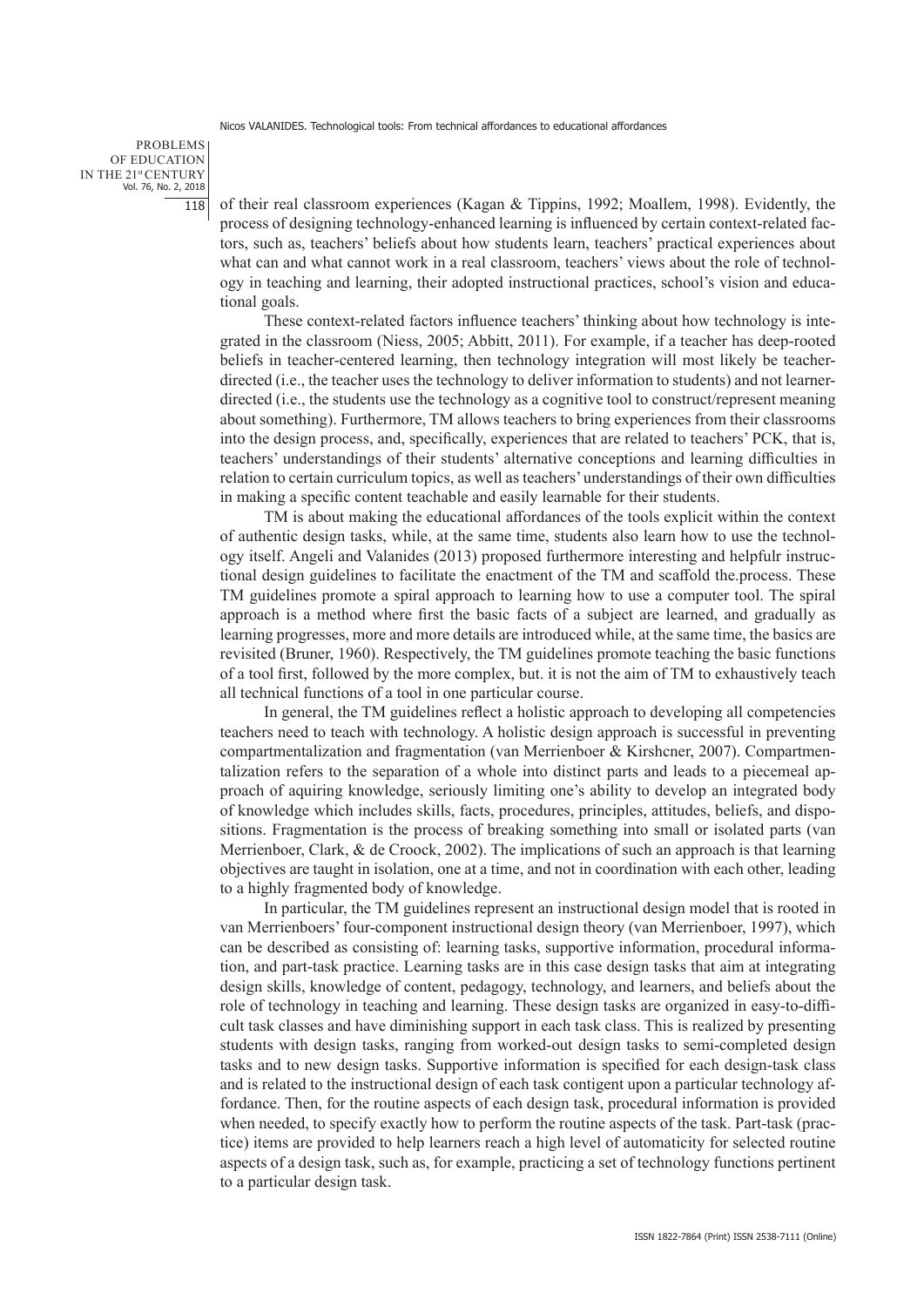**PROBLEMS** OF EDUCATION IN THE 21st CENTURY Vol. 76, No. 2, 2018  $119$ 

In conclusion, these ideas have theoretical significance related to the enactment of the TM approach, and consequently the development of TPCK as a unique and transformative body of knowledge. The transformative model of TPCK in conjuction with TM focus exclusively on Shulman's PCK and take into consideration not the tools per se, but how to use them for educational (pedagogical) purposes in ways that manifest how to transform the techinal affordances of tools into educational affordances, by exemplifying the added value of technology in teaching/learning environments. The TM approach can also provide empirical data about the effectiveness of TM, and thus can contribute to the ongoing discussions about how TPCK can be developed.

## **References**

- Abbitt, J. (2011). An investigation of the relationship between self-efficacy beliefs about technology integration and technological pedagogical content knowledge (TPACK) among preservice teachers. *Journal of Digital Learning in Teacher Education*, *27* (4), 134-143.
- Angeli, C., & Valanides, N. (2005). Pre-service teachers as ICT designers: An instructional design model based on an expanded view of pedagogical content knowledge. *Journal of Computer-Assisted Learning*, *21* (4), 292-302.
- Angeli, C., & Valanides, N. (2009). Epistemological and methodological issues for the conceptualization, development, and assessment of ICT-TPCK: Advances in technological pedagogical content knowledge (TPCK). *Computers & Education*, *52* (1), 154-168.
- Angeli, C., & Valanides, N. (2009). Technology mapping: An approach for developing technological pedagogical content knowledge. *Journal of Educational Computing Research, 48* (2), 199-221, 2013
- Bruner, J. (1960). *The process of education*. Cambridge, MA: Harvard University Press.
- Gibson, J. J. (1977). The theory of affordances. In R. Shaw & J. Bransford (Eds.), *Perceiving, acting, and knowing: Toward an ecological psychology* (pp. 67–82). Hillsdale, NJ: Erlbaum.
- Kagan, D., & Tippins, D. (1992). The evolution of functional lessons among twelve elementary and secondary student teachers. *Elementary School Journal*, *92* (4), 477–489.
- Koehler, M., & Mishra, P. (2005). What happens when teachers design educational technology? The development of technological pedagogical content knowledge. *Journal of Educational Computing Research*, *32* (2), 131-152.
- Krauskopf, K., Zahn, C., & Hesse, F. W. (2012). Leveraging the affordances of Youtube: The role of pedagogical knowledge and mental models of technology functions for lesson planning with technology. *Computers & Education*, *58* (4), 1194-1206.
- Mishra, P., & Koehler, M. J. (2006). Technological pedagogical content knowledge: A new framework for teacher knowledge. *Teachers College Record*, *108* (6), 1017–1054.
- Moallem, M. (1998). An expert teacher's thinking and teaching and instructional design models and principles: An ethnographic study. *Educational Technology Research and Development*, *46* (2), 37–64.
- Niess, M. L. (2005). Preparing teachers to teach science and mathematics with technology: Developing a technology pedagogical content knowledge. *Teaching and Teacher Education, 21*, 509–523.
- Norman, D. A. (1990). *The design of everyday things*. New York: Doubleday.
- Prensky, M. (2001). Digital natives, digital immigrants. *On the Horizon*, *9* (5), 1-6.
- Shulman, L. S. (1986). Those who understand: Knowledge growth in teaching. *Educational Researcher, 15* (2), 4–14.
- Shulman, L. S. (1987). Knowledge and teaching: Foundations of the new reform. *Harvard Educational Review*, *57*, 1–22.
- Valanides, N., & Angeli, C. (2008a). Professional development for computer-enhanced learning: A case study with science teachers. *Research in Science and Technological Education*, *26* (1), 3–12.
- Valanides, N., & Angeli, C. (2008b). Learning and teaching about scientific models with a computer modeling tool. *Computers in Human Behavior*, *24* (2), 220–233.
- Van Merriënboer, J. J. G., Clark, R. E., & de Croock, M. B. M. (2002). Blueprints for complex learning: The 4C/ID-model. *Educational Technology, Research and Development*, *50* (2), 39-64.